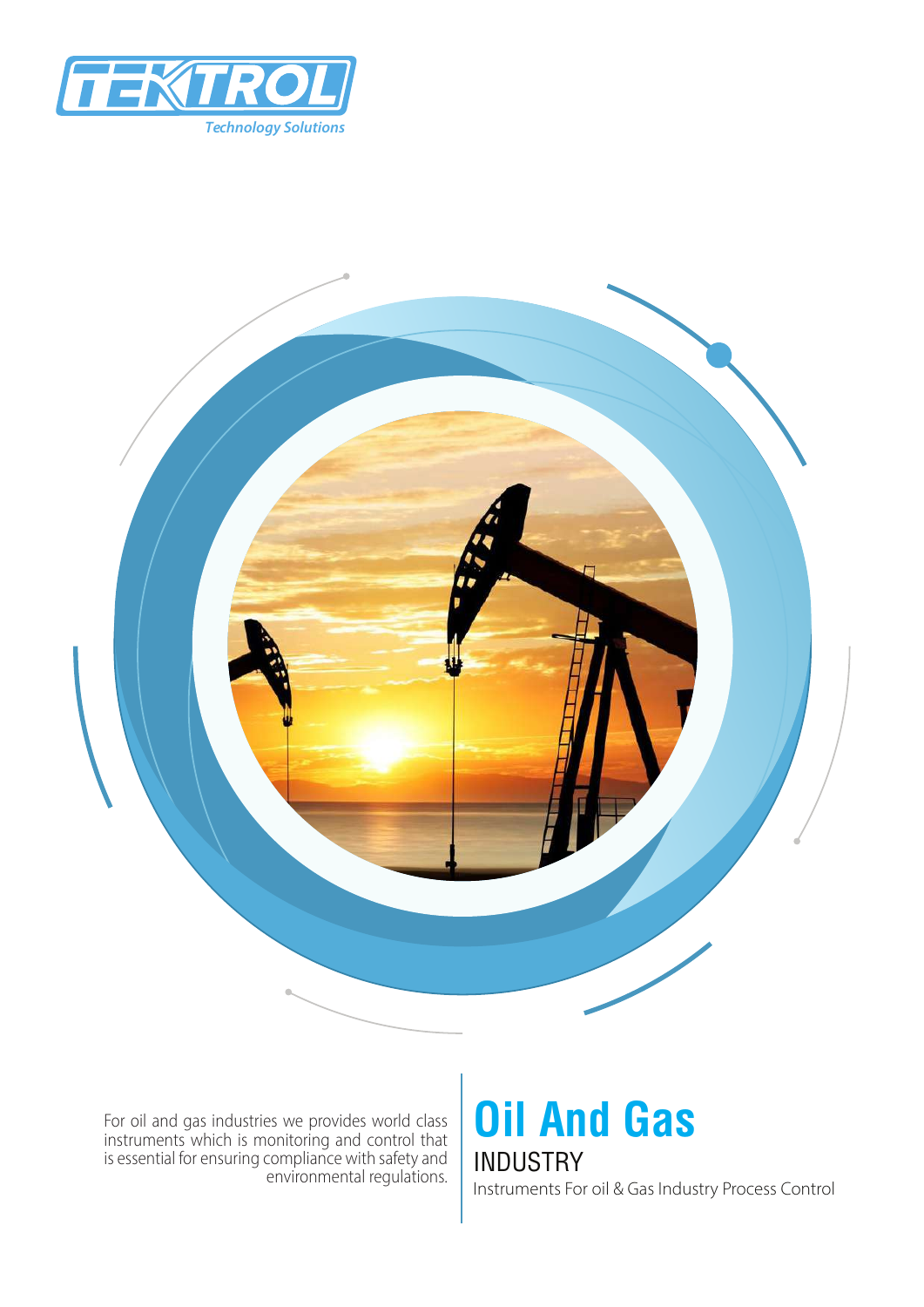

### **OIL AND GAS INDUSTRY** INSTRUMENTATION PROCESS CONTROLS



**2**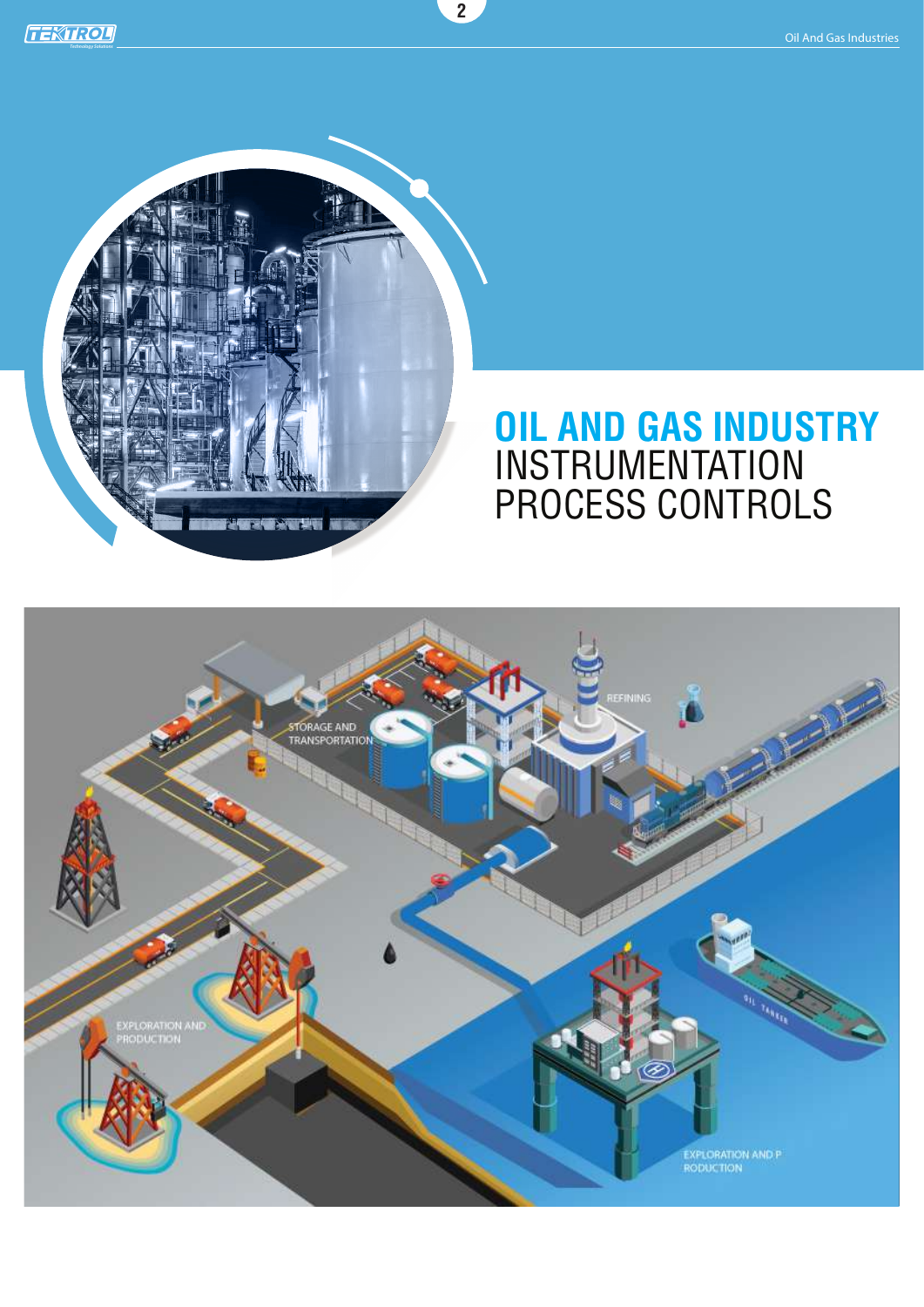

# **TABLE** OF CONTENTS

**3**

| 1. | Introduction             |                                            | $\overline{2}$ |
|----|--------------------------|--------------------------------------------|----------------|
|    |                          |                                            |                |
| 2. | <b>Upstream Process</b>  |                                            | 5              |
|    |                          |                                            |                |
|    | 2.1                      | CO <sub>2</sub> Injection, Water Injection | 6              |
|    |                          |                                            |                |
|    | 2.2                      | <b>Gas Lift</b>                            | 7              |
|    |                          |                                            |                |
|    | 2.3                      | Separators                                 | 8              |
|    | 2.4                      | <b>Water Treatment</b>                     | 9              |
|    |                          |                                            |                |
|    | 2.5                      | Wet Gas and Multiphase Solutions           | 9              |
|    |                          |                                            |                |
| 3. | <b>Midstream Process</b> |                                            | 10             |
|    |                          |                                            |                |
|    | 3.1                      | Drying, Filtering and Liquefaction         | 11             |
|    |                          |                                            |                |
|    | 3.2                      | Loading and Fueling                        | 12             |
|    |                          |                                            |                |
|    | 3.3                      | <b>Natural Gas Pipeline</b>                | 13             |
|    |                          |                                            |                |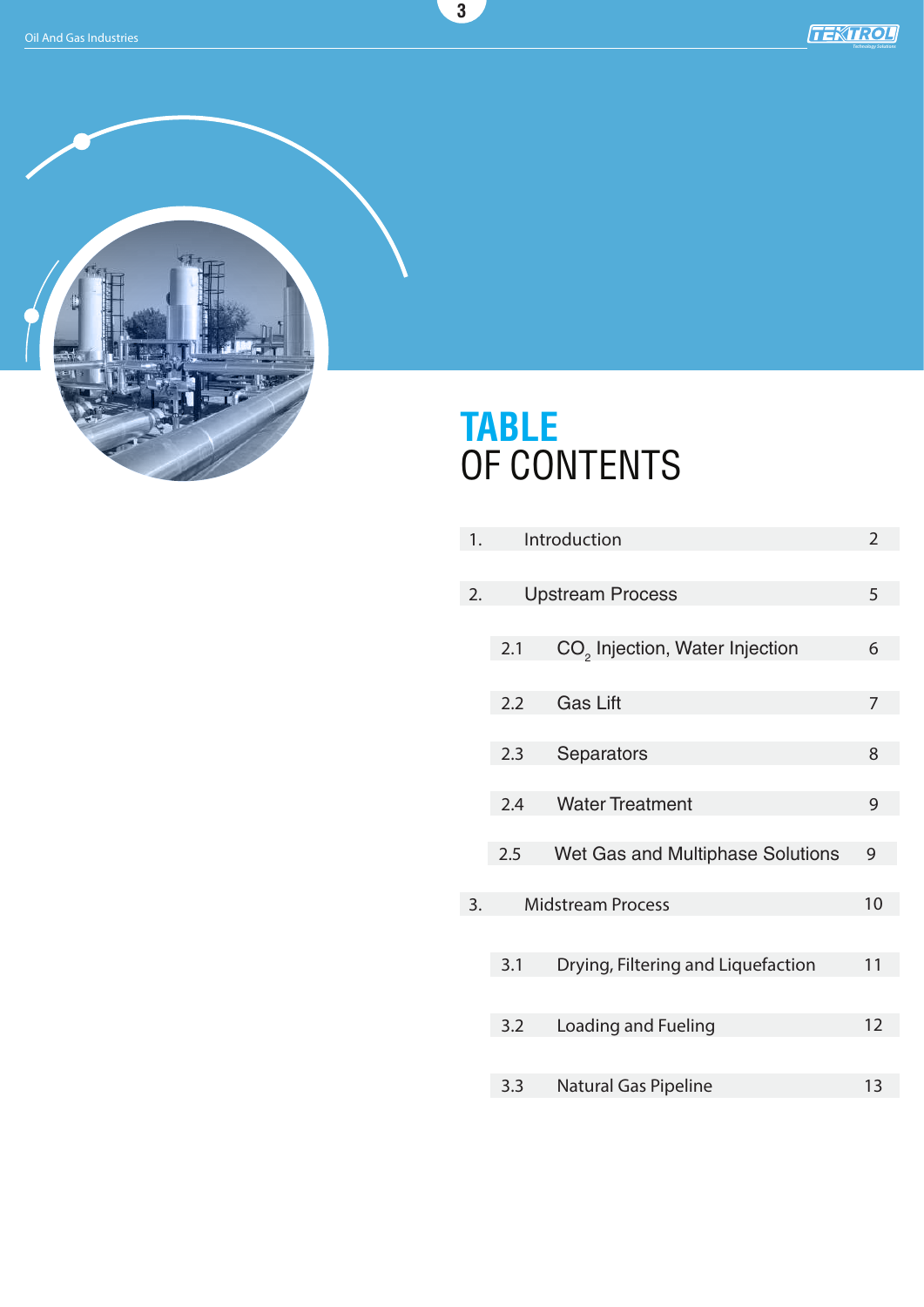#### **TEXTROL** *Technology Solutions*

### **INTRODUCTION** THE OIL & GAS INDUSTRY

The Oil and natural gas industry, a major player in today's world-wide energy market which performs an influential role in the global economy, supplying the world's primary fuel source.

**4**

The processes and systems involved in producing and distributing oil and gas are highly complex, capital-intensive, and require state-of-the-art technology. Tek-Trol provides modern measurement technologies to meet this exacting demand!

Improved oil production, process optimization, cost-effective operation, plus continued investment in safety systems. This growing industry need is pushing producers to seek rugged and reliable control and instrumentation equipment. Tek-Trol measurement & control products are designed to meet this demand offering modern, wear and maintenance-free measurement technologies.

Tek-Trol also provides reliable instrumentation and metering solutions in the upstream, midstream and downstream market segments of the industry.

The Tek-Trol company understands the challenges in the oil and gas industry, and helps customers to increase their overall efficiency by offering world-class process instrumentation, metering solutions and field services, unlocking the full potential of a measurement application, this together with our knowledgeable engineering support staff offers a winning combination!



# **COST SAVING** INSTRUMENTS FOR OIL AND GAS PRODUCTION

### **FLOW MEASUREMENT**

Tek-Cor 1100A Coriolis Flow Meter Tek-Clamp 1200A Ultrasonic Clamp-on Flow meter Tek-Flux 1400A Electromagnetic Flow Meter Tek-DP 1620A Cone Flow Meter Tek-DP 1610 Series Orifice Flow Meter

### **TEMPERATURE MEASUREMENT**

Tek-Temp 2100A Exp-Proof Temperature Transmitter

### **PRESSURE MEASUREMENT**

Tek-Bar 3110B Smart Differential Pressure Transmitter Tek-Bar 3120B Exp-Proof Absolute/Gauge Pressure Transmitter Tek-Bar 3800XP Multivariable Transmitter

### **LEVEL MEASUREMENT**

Tek-Flex 4100A Exp-Proof Guided Wave Radar Level Transmitter

### **ACCESSORIES**

Tek-Manifold 7500A

### **INDICATORS/CONTROLLERS**

Tek-FCA 8000A Field Mount Flow Computer

### **SOLUTION**

TekValSys GC Wet Gas Metering Solution MPFM Multi-Phase Flow Meter IoT Monitoring Solution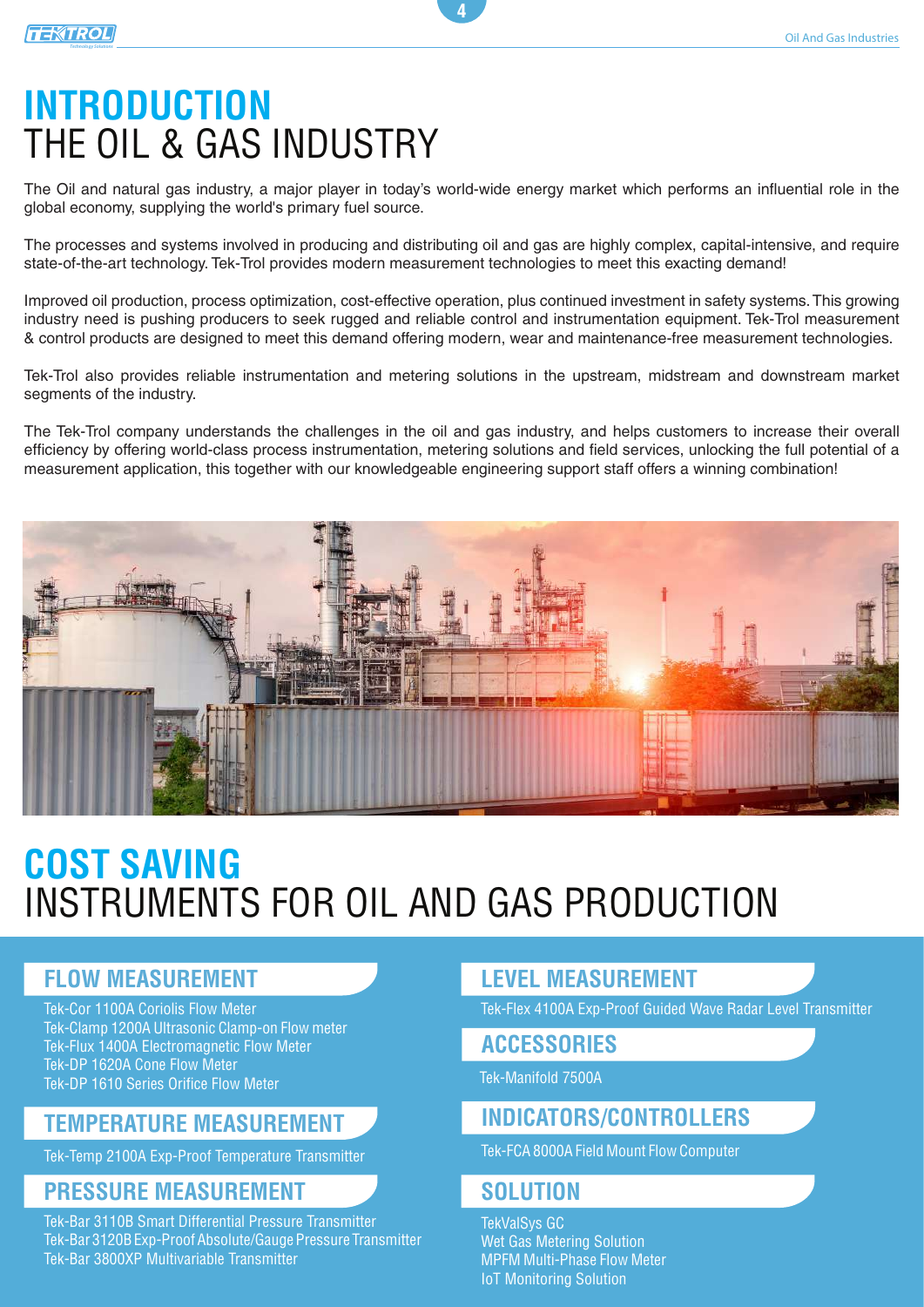# **UPSTREAM** PROCESS

The Upstream Oil and Gas Industry is also known as Exploration and Production (E&P). Exploration mainly consists of crude oil and natural gas fields, along with the drilling of wells process. Production is subsequently operating the wells to produce crude oil and raw natural gas. Wet gas measurement, Multiphase, Custody and Allocation metering are all associated with this market segment. Tek-Trol offers a range of products to suit this segment ranging from Differential pressure Cone meters, venturi meters, Coriolis meters, Pressure and DP transmitters together with many more metering products to enhance the clients measurement needs

**5**

### $\bullet$  CO<sub>2</sub> Injection, Water Injection

**• Gas Lift**

### **• Separators**

- **Wet Gas and Multiphase Solutions**
- **Water Treatment**



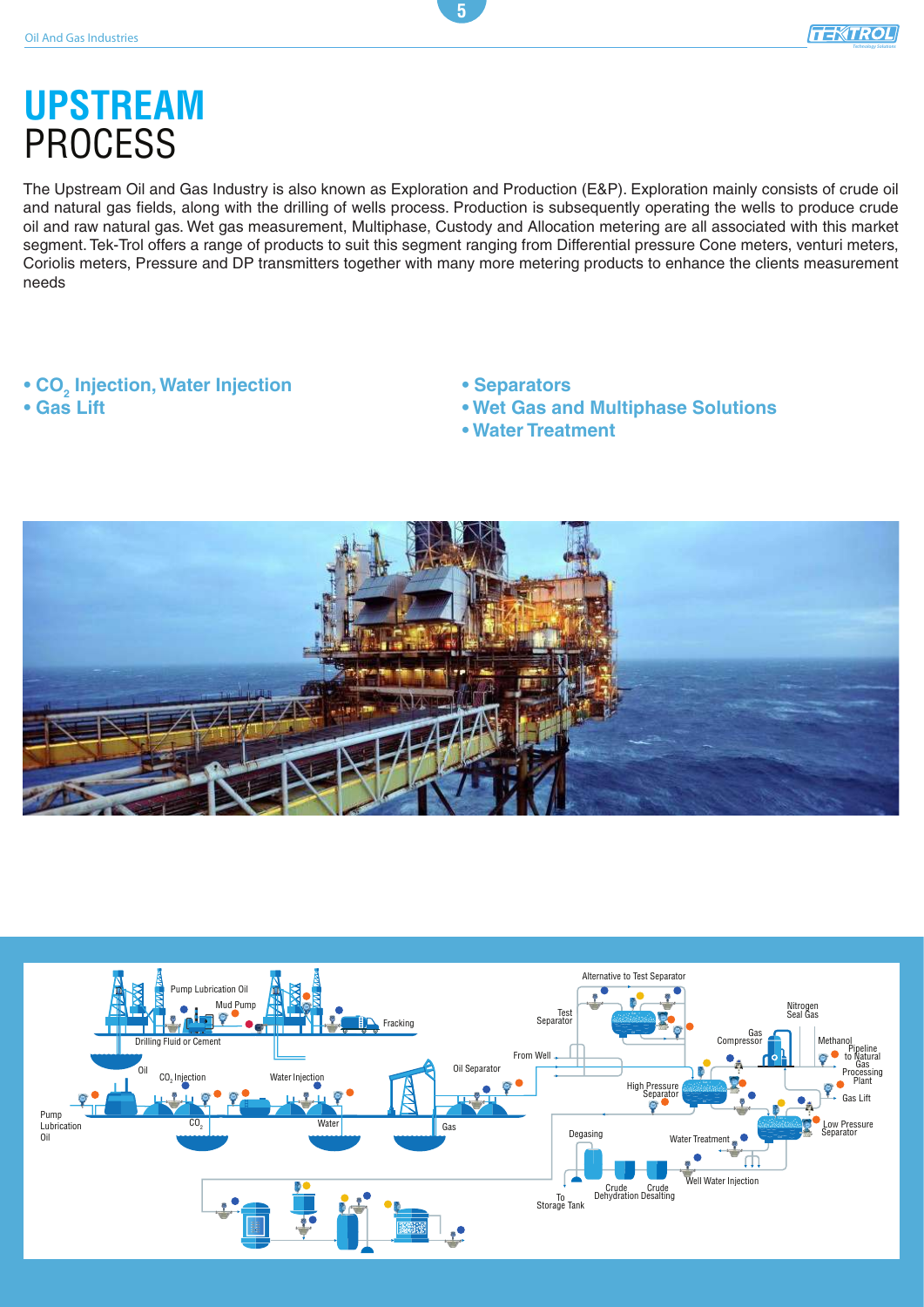# **CO2 INJECTION, WATER INJECTION**

After a well hydraulic fracturing process is completed, primary production can begin. Primary production refers to crude oil that is recovered naturally from a producing well without artificial means or enhanced oil recovery (EOR). EOR stimulation methodologies are used to recover hydrocarbons during later stages of the well / reservoir life. This improves the amount of oil that can be gained due to natural pressure decline with time and a reduction in the oil slate at well locations. Various techniques are used such as: Waterflooding, Chemical Flooding, Immiscible Gas Injection, Miscible Gas Injection, Thermal Recovery and other Chemical Methods.

**6**

Water Injection is a secondary EOR production process, known as waterflood. The Water Injection process is used in both onshore and offshore developments. Water Injection is implemented under pressure into a reservoir or well base to encourage oil production replacing lost pressure after the primary stage has occurred. Tek-Trol offers a range of high-pressure flow meters for accurate and reliable measurement of liquids for well water injection, including our DP meters, Coriolis, Ultrasonic and Electromagnetic flow meters.

Co2 Injection methods mentioned above helps to recover oil that remains in the reservoir after primary or secondary methods are exhausted. This process also helps to improve volumetric sweep and oil displacement efficiencies. Injected Co2 may become miscible or remain immiscible with oil, depending on reservoir pressure, temperature, and oil properties such as viscosity. The miscible CO2- EOR process is preferred because it can achieve higher recoveries than the immiscible process. Tek-Trol Pressure and Temperature Transmitters help CO2-EOR process implementation due to reliability and quality of manufacture.

Steam Injection is used to stimulate viscous oil production and requires steam quality measurement to make sure that well geology is not damaged (gypsum degradation). Tek-Trol supply a steam quality meter for this application that calculates in real time the density, volumetric flow rate and mass flow rate from 2-meter technologies "Vortex Meter and DP cone meter" in one meter body. The meter is unique and available from Tek-Trol and can accurately measure injected steam to help prevent reservoir degradation!

#### **Flow Measurement**

Tek-Cor 1100A Coriolis Flow Meter Tek-Clamp 1200A Ultrasonic Clamp-on Flow Meter Tek-Flux 1400A Electromagnetic Flow Meter

- **Temperature Measurement**  Tek-Temp 2100A Exp-Proof Temperature Transmitter
- **Pressure Measurement**

Tek-Bar 3110B Smart Differential Pressure Transmitter Tek-Bar 3120B Exp-Proof Absolute/Gauge Pressure Transmitter

**Accessories** Tek-Manifold 7500A



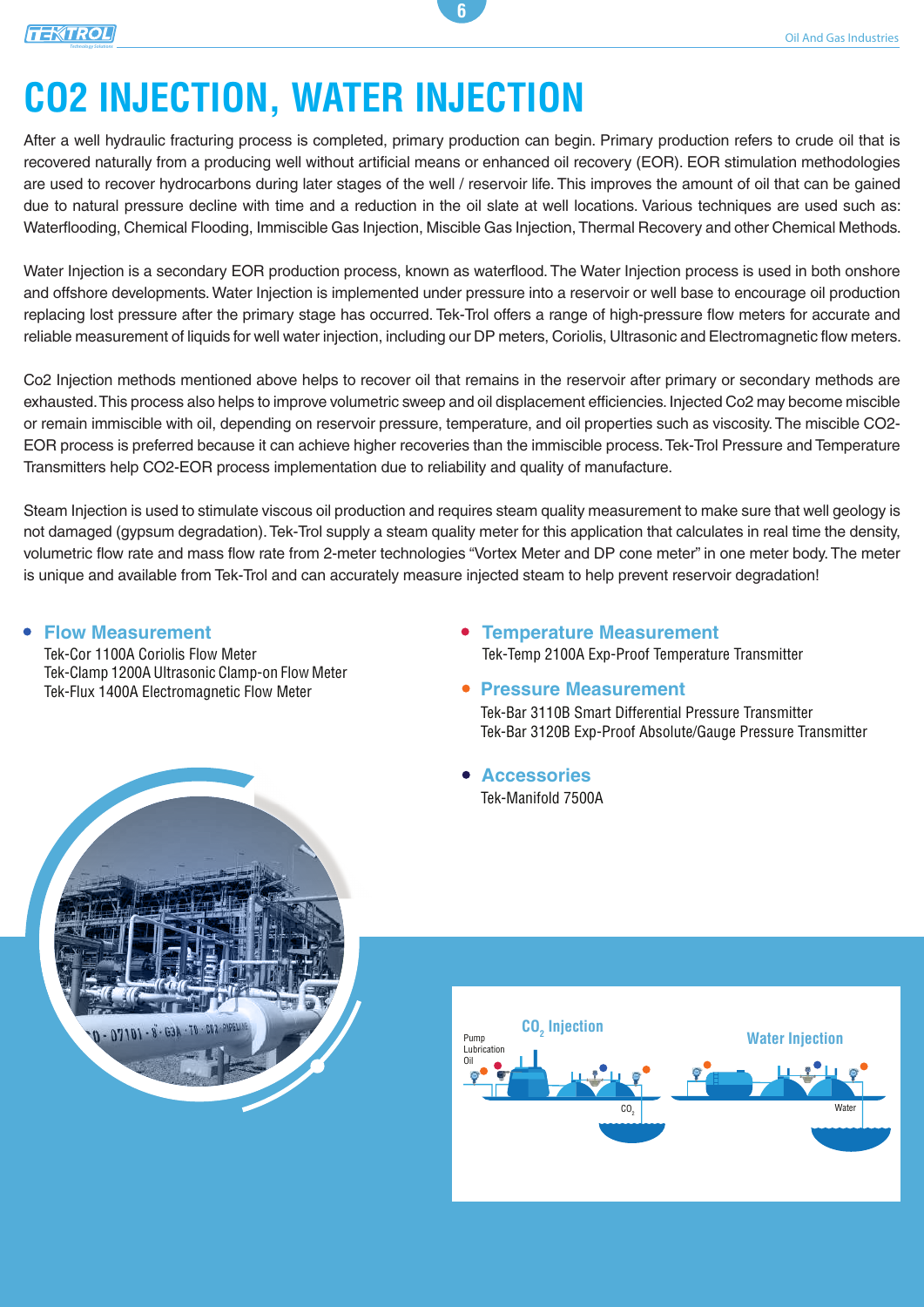*Technology Solutions*

# **GAS LIFT**

Gas lift is a method of artificial lifting of liquids from a well using an external source of high-pressure process gas supplementing formation gas, to lift well fluids. The principle of a gas lift is to inject gas into the well tubing/bore which reduces the density of the hydrocarbon liquids in the tubing, subsequently bubbles developed by this method apply a "scrubbing" and lifting action on the liquids. Both these factors act to lower the flowing bottom-hole pressure (BHP) at the base of the tubing/well bore. Tek-Trol pressure transmitters are used in this application due to their robustness and reliability.

**7**

The injected process gas is usually applied between the casing and tubing. A pressure release valve installed on a gas lift "mandrel" is inserted into the tubing above the packer. These "mandrels" with integral valves can be set at different pressure ranges to improve gas distribution and thus, liquid flow and assist start-ups. The gas lift can also be optimized over several wells using this method of pressure control. The temperature of the Gas Lift Process can also be measured by Tek-Trol supplied High Quality Temperature Transmitters.

Tek-Trol also offers a range of high-pressure flow meters for accurate and reliable measurement of liquids and gasses for artificial lift processes of various types including: DP meters, Coriolis Force Flow Meters, Ultrasonic and Electromagnetic flow meters.

**Flow Measurement** Tek-Cor 1100A Coriolis Flow Meter Tek-Clamp 1200A Ultrasonic Clamp-on Flow Meter Tek-Flux 1400A Electromagnetic Flow Meter

#### **Temperature Measurement**

- Tek-Temp 2100A Exp-Proof Temperature Transmitter
- **Pressure Measurement**  Tek-Bar 3120B Exp-Proof Absolute/Gauge Pressure Transmitter
- **Accessories** Tek-Manifold 7500A

#### **Gas Lift Process**



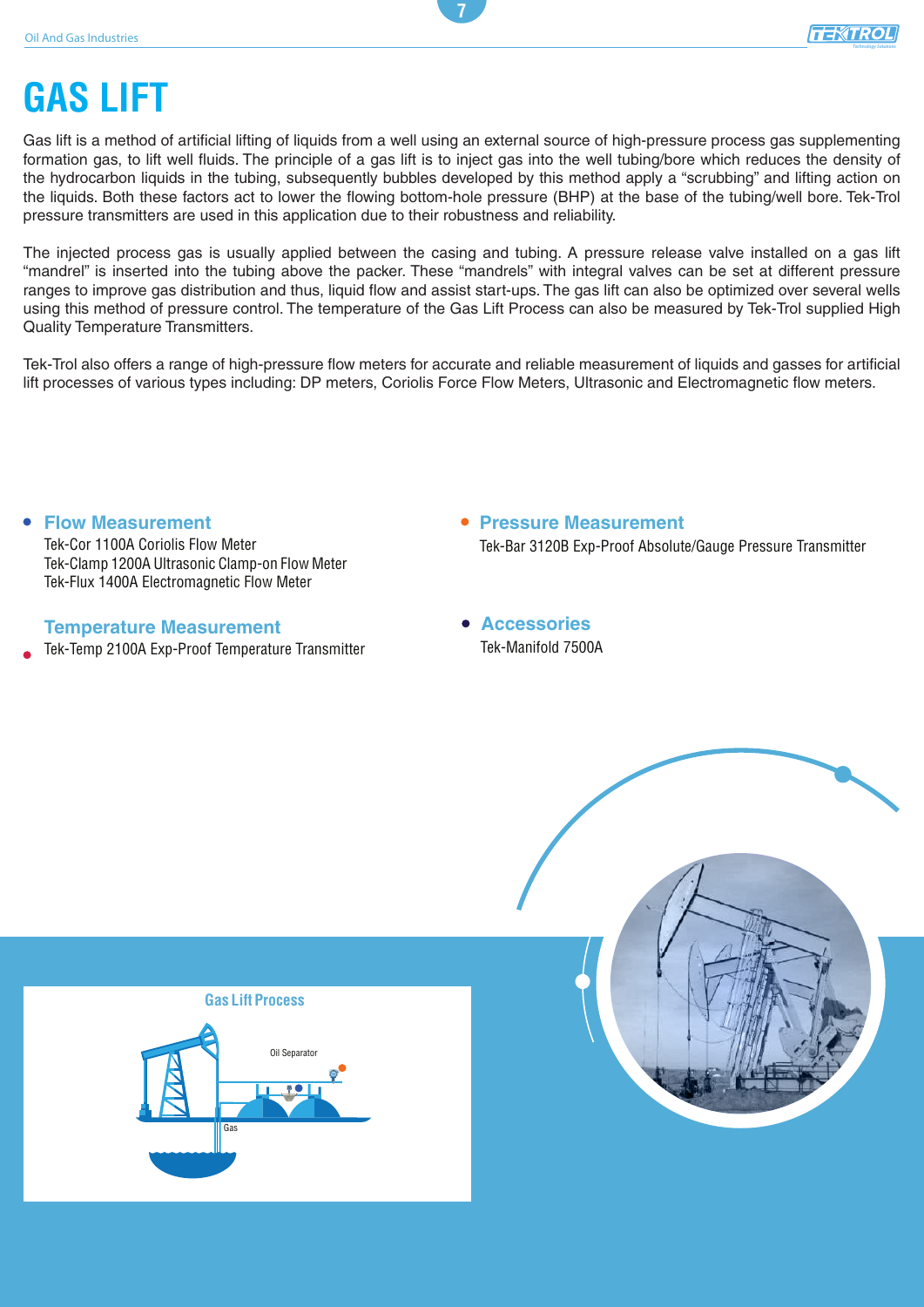



# **SEPARATORS**

Separator vessels are designed to receive multiphase hydrocarbon-based flows from offshore or onshore pipelines usually from multiple well-head systems ultimately to separate gas, water and liquid hydrocarbons.

**8**

Crude oil, gas / gas condensates, water, and various contaminants are the main fluid components flowing from these wellheads. The purpose of the production or test separator is to split the flow into desirable single-phase fractions and then measure them using various single phase flow meter types. Tek Trol DP Cone Meters and Venturi Meters can be used to measure separated gas flow whilst Tek-Trol Coriolis meters can measure oil flows together with our range of produced water metering.

A liquid control level (retention) is maintained in the separator tank to facilitate hydrocarbon gasses to leave the liquid the gas is measured at the highest point in the tank and any water also to be removed from the base of the tank, oil being taken from a point above the water level in the separator. Separator liquid level (retention time) uses a level controller and level control valve. The traditional level controller consisted of a float on a spring the past. Today a Modern Tek-Trol Guided wave Radar Level Transmitter can be used to control liquid level which is more reliable accurate and can be monitored remotely if needed. As the liquid level in the separator rises, the guided wave Radar senses the level until it closes a switch, which then opens a level control valve to let out some liquid. When the level falls back down to the normal operating level, the Radar system senses this operates a switch which opens again and drives the level valve closed. The gas output rate is controlled because liquid is fairly incompressible and the liquid level in the separator remains constant if the Separator volume / thruput is correctly calculated, the gas above the liquid is contained in an approximate constant volume. As more gas enters the separator, the pressure rises and its measured at the output.

Tek Trol explosion proof (Exd) pressure transmitters are mounted on the separator-gas space or on the outlet-gas piping. This transmitter sends a signal to a pressure-control valve in the gas-outlet piping telling it to open when the pressure is higher than the set point. Pressure-control valves are usually modulating, which means that they gradually open wider as the pressure rises to a value higher than the set point and close as the pressure falls to a value lower than the set point.

Separated single phase liquid flow rates can also be measured by Tek-Trol , Coriolis meters , Electromagnetic and Ultrasonic Flow Meters for produced water and oil usually decided by client's preference.

#### **Flow Measurement Level Measurement**

Tek-Cor 1100A Coriolis Flow Meter Tek-Clamp 1200A Ultrasonic Clamp-on Flow Meter Tek-Flux 1400A Electromagnetic Flow Meter Tek-DP 1620A Cone Flow Meter Tek-DP 1610 Series Orifice Flow Meter

#### **Pressure Measurement**

Tek-Bar 3110B Smart Differential Pressure Transmitter Tek-Bar 3120B Exp-Proof Absolute/Gauge Pressure Transmitter Tek-Bar 3800XP Multivariable Transmitter

- Tek-Flex 4100A Exp-Proof Guided Wave Radar Level Transmitter
- **Accessories** Tek-Manifold 7500A
- **Solution**

Wet Gas Metering Solution MPFM Multi-Phase Flow Meter IoT Monitoring Solution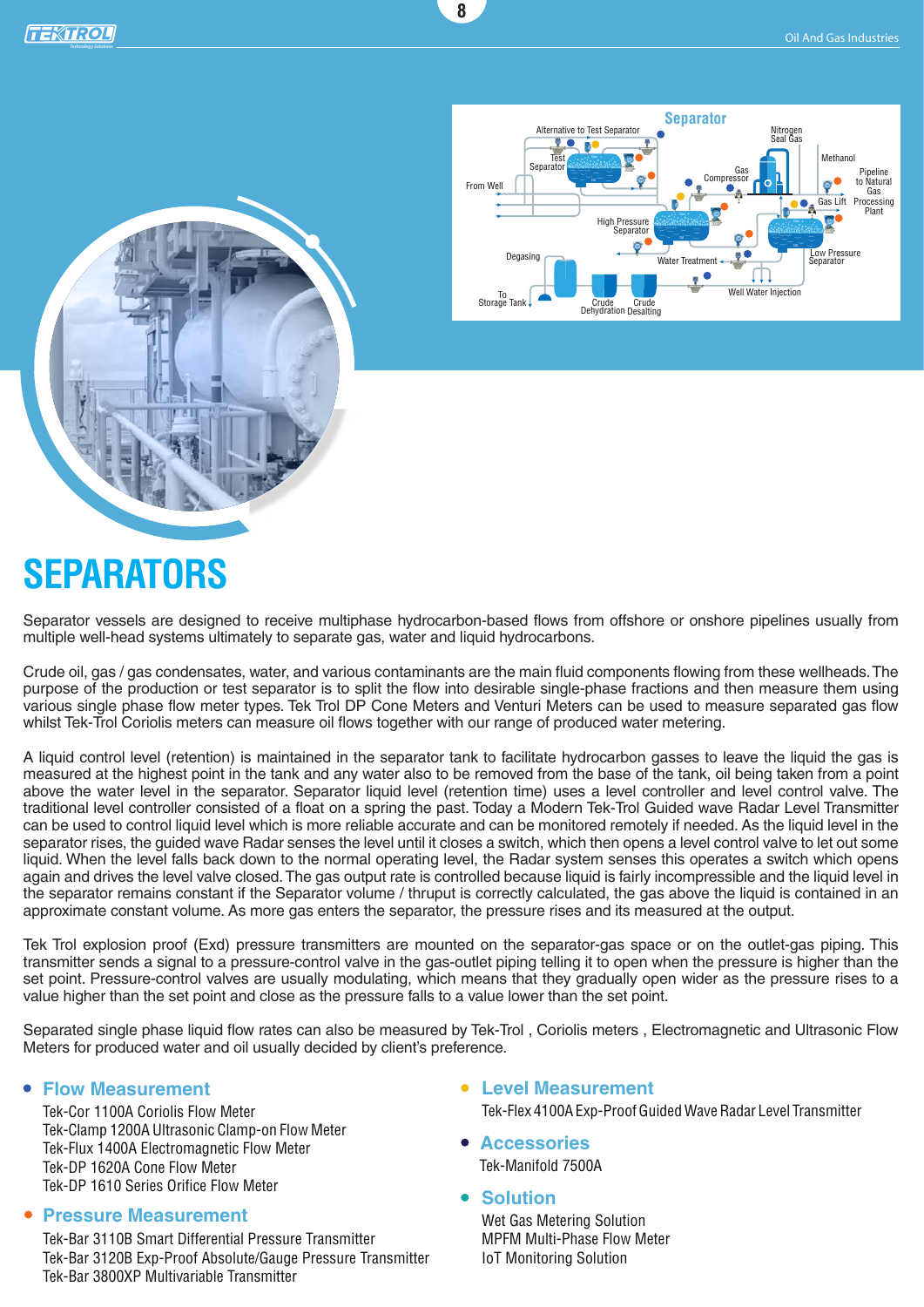*Technology Solutions*





# **WET GAS AND MULTIPHASE SOLUTIONS**

The Tek-Trol Wet Gas Metering Solution is used to measure significant water/hydrocarbon content in unprocessed the gas streams. Using proven state of the art algorithms and DP measurement devices wet gas liquid loading can be predicted with good accuracy, whilst the same measurement system can be also used to provide controlled based system monitoring/maintenance. The system "Tek Val Sys" is available for any DP gas meter by using the same transmitter set up as the wet gas system. Wet gas measurement of unprocessed gas is useful for : Well management, adjusting water injection rates or gas lift pressures, and allocation measurement. Condition based monitoring saves unnecessary maintenance trips to site and particularly offshore platforms.

**9**

The Tek-Trol Multiphase Metering Solution provides a separate flow data for two liquid phases and provide gas void fraction measurement from a single flow meter. Tek-Trol flow meters, include: Coriolis, Ultrasonic, Electromagnetic, Orifice DP Cone and Venturi meters and many other tertiary products to provide operational efficiency throughout all Hydrocarbon separation and measurement applications. Together with our efficient Hydro-Cyclone Separator a full multiphase / allocation or test separator system can be developed and operated successfully in a small area!

The Tek-Trol "Tek-Cloud" IoT Monitoring Solution platform enables connections across a wide range of metering applications such as flow, level, temperature, and pressure.

Tek-Cor 1100A Coriolis Flow Meter Tek-Clamp 1200A Ultrasonic Clamp-on Flow Meter Tek-Flux 1400A Electromagnetic Flow Meter Tek-DP 1620A Cone Flow Meter Tek-DP 1610 Series Orifice Flow Meter

#### **Pressure Measurement**

Tek-Bar 3110B Smart Differential Pressure Transmitter Tek-Bar 3120B Exp-Proof Absolute/Gauge Pressure Transmitter Tek-Bar 3800XP Multivariable Transmitter

- **Flow Measurement Level Measurement** Tek-Flex 4100A Exp-Proof Guided Wave Radar Level Transmitter
	- **Accessories** Tek-Manifold 7500A
	- **Solution**

Wet Gas Metering Solution MPFM Multi-Phase Flow Meter IoT Monitoring Solution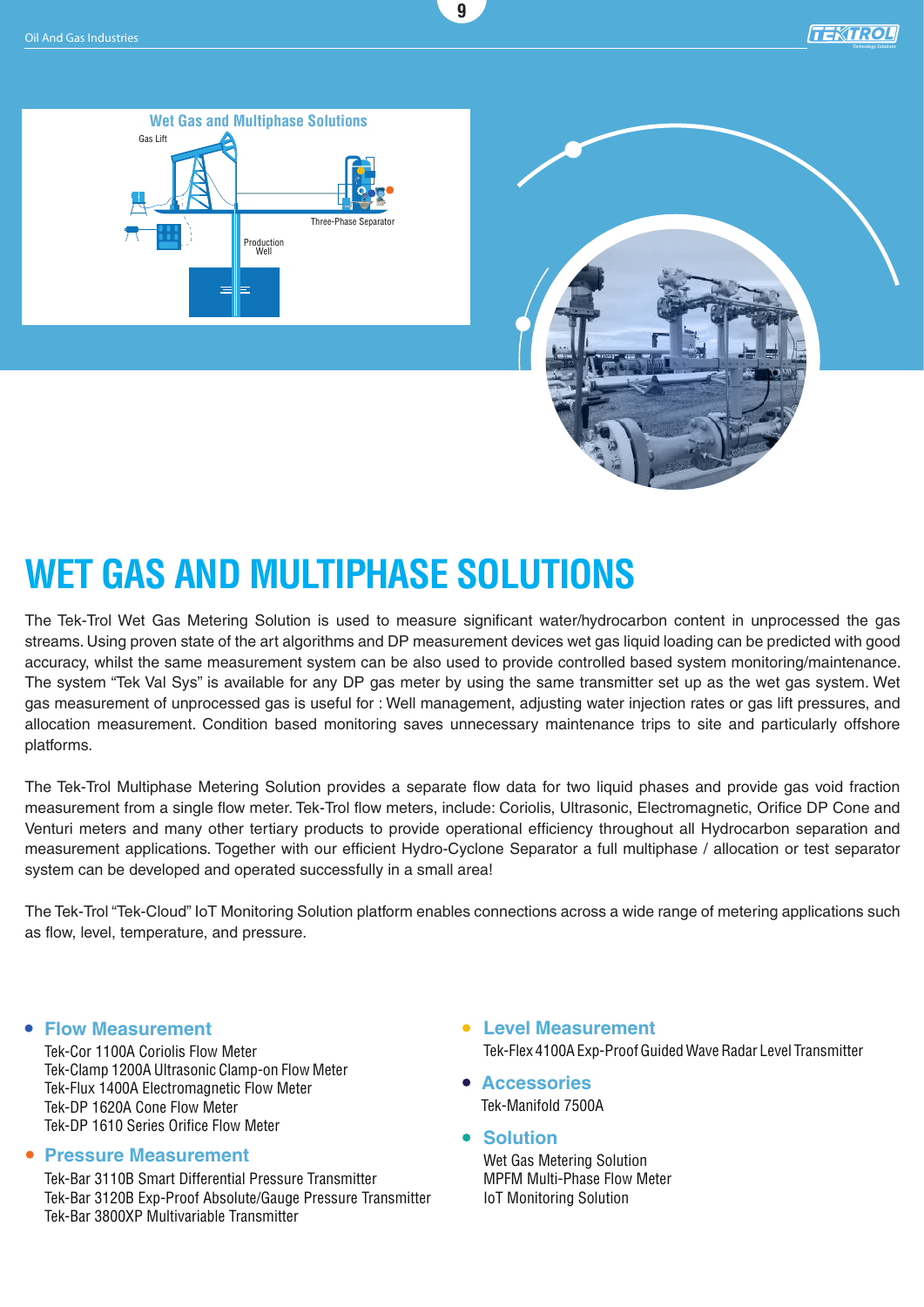# **WATER TREATMENT**

Produced Water is a by-product during oil and gas production and separation processes. When salt water injection is used to provide enhanced oil recovery or increase well pressures, down hole water content increases. Significant percentages of water are present when the field exhibits high water cut values. It is essential to measure produced water flow accurately This water flow can be measured by the Tek-Trol Electromagnetic Flow Meter which is available in various materials to suit the process.

**10**

Produced water is considered as industrial waste and needs to be treated by removing contaminants before disposal. Different techniques are used if the produced water is to be re-injected into production wells or into to some other underground formation. This process method includes equipment for the analysis, flow measurement, chemical dosing, and other techniques generally used in produced water treatment systems - including cyclonic separation, filtration, de-gassing, chemical treatment, and flotation. Pressure and Temperature all measured by Tek-Trol robust Temperature and Pressure transmitters!

**Flow Measurement** Tek-Flux 1400A Electromagnetic Flow Meter

### **Temperature Measurement**  Tek-Temp 2100A Exp-Proof Temperature Transmitter

**Pressure Measurement** 

Tek-Bar 3110B Smart Differential Pressure Transmitter Tek-Bar 3120B Exp-Proof Absolute/Gauge Pressure Transmitter

**Accessories** Tek-Manifold 7500A



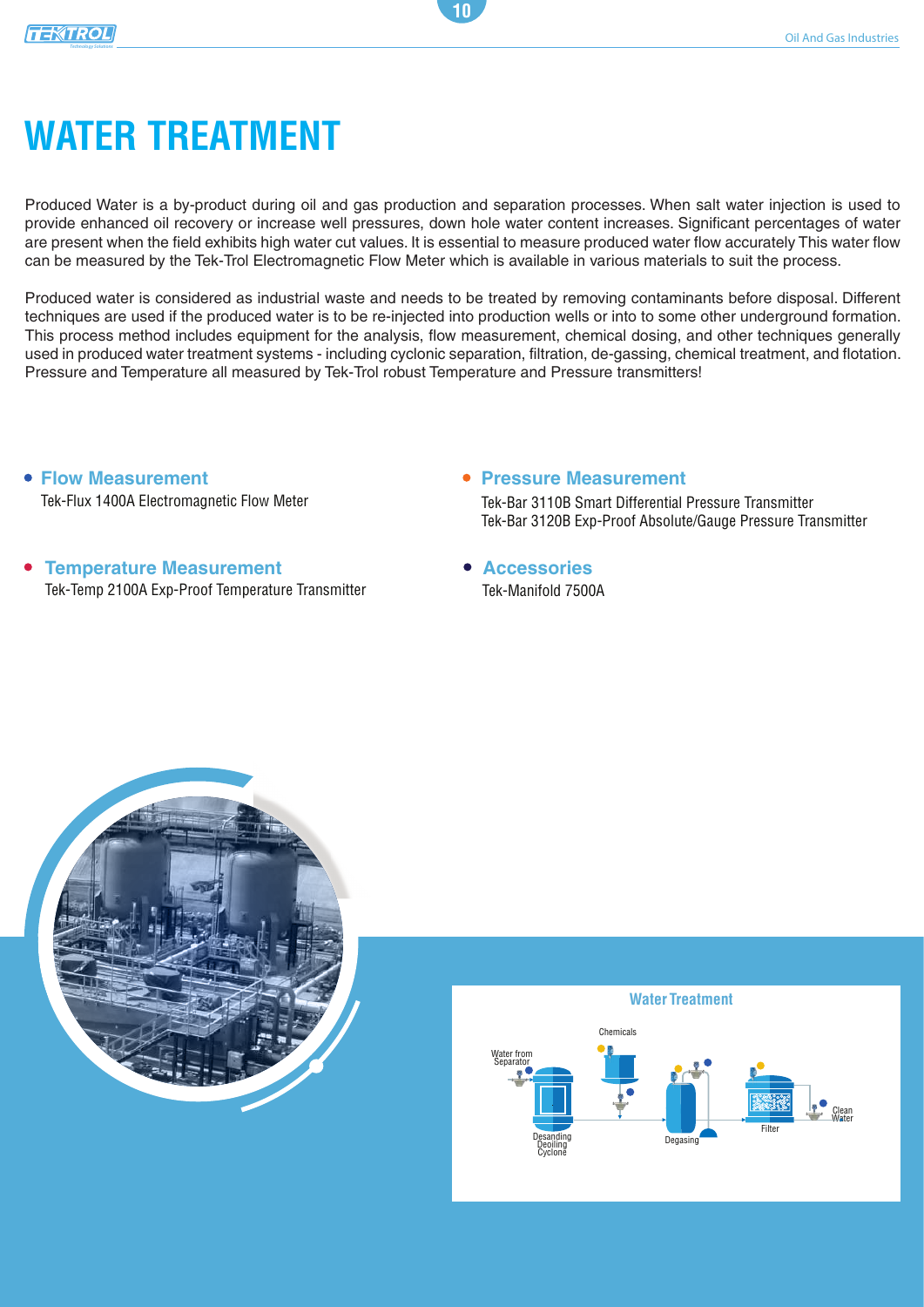## **MIDSTREAM** PROCESS

A significant activity of the oil and gas industry is the transportation of Hydrocarbons and their storage, also known as the "midstream" sector of the industry. Gas and liquid pipelines, along with processing facilities, storage tanks, truck rail, ship loading are all associated with this market. Custody/Fiscal metering applies in this market segment, where high value oil and gas products change ownership (custody transfer).

**11**

In a process plant fluid flow, pressure, temperature instruments and analyzers are all used for custody transfer measurements. Pipeline conditions are also monitored to ensure transportation process safety and leak detection. These flow measurement instruments are installed directly into pipelines or tanks at storage and distribution centers together with tank gauging and other safety interlock systems to ensure that the storage tanks cannot be over/under filled or depleted accidentally.

Tek-Trol provide reliable process instruments and complete measurement solutions such as custody transfer metering skids and analyzers to monitor complete oil and gas transaction methodologies.

For pipeline measurement systems, Tek-Trol offers, state-of-the-art pipeline leak detection systems, including high quality measurement instrumentation. For retrofit installations / existing plants, our hi-tech measurement instrumentation can often be incorporated per client requirements.

### **• Drying, Filtering and Liquefaction**

**• Loading and Fueling**

**• Natural gas pipeline**



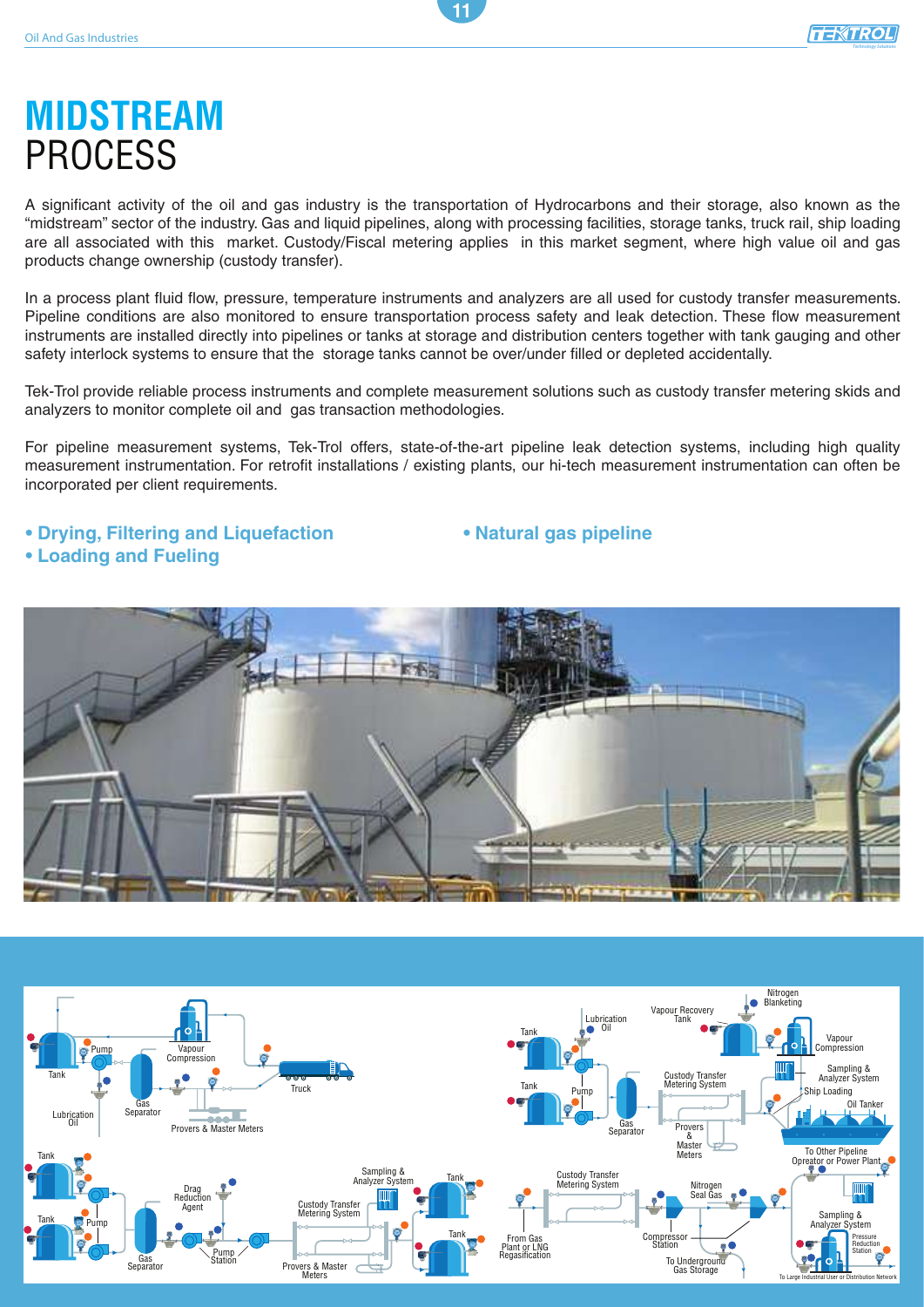



# **DRYING, FILTERING AND LIQUEFACTION**

After well-head processing, natural gas is collected and transferred to a liquefaction plant via pipelines. A custody transfer metering skid then can measure the delivered quantity. Before the main liquefaction process begins, various filtration systems and scrubbers are used to dry and remove impurities such as mercury, H2S and CO2. and other contaminants.

**12**

Analyzer instrumentation determines the composition and quality of the delivered products, after the liquefaction has occurred.

During the liquefaction process, various components naturally found in natural gas propane, ethane, methane and butanes are extracted by the producer applicable to contract requirements. These components are then offered as fuels or other uses in the petrochemical industry LNG is produced which has a primary component of methane CH4. and is offered to local and overseas users based on its BTU content.

LNG product liquefies at -162°C. Cooling is achieved in one or more liquefaction process. During the cooling operations, ethane, propane, and butane are extracted at various stages, as 'natural gas liquids' (NGLs) and are measured and recovered as byproducts. Tek-Trol Temperature Transmitters can be used to monitor the temperature of an LNG Plant.

Once liquefaction is completed, LNG product is stored in large and insulated tanks. These tanks are fitted with Tek-Trol Guided Wave Level Transmitters to help to control both high and low liquid levels. LNG is not usually artificially cooled during the storage period, therefore, the liquefied gas in the tank can boil-off. The boil-off gas (BOG) is then returned back to the liquefaction process, where it can be re-processed. LNG pressure can be measured using Tek-Trol Explosion-proof Transmitters.

Tek-Trol provides custody transfer metering systems for natural gas also entering the LNG plant, cryogenic LNG product, and other cryogenic measurement instrumentation plant use . Natural gas flows can be measured by Tek-Trol Coriolis, Clamp-on Ultrasonic meters.

#### **Flow Measurement**

Tek-Cor 1100A Coriolis Flow Meter Tek-Clamp 1200A Ultrasonic Clamp-on Flow Meter Tek-DP 1610 Series Orifice Flow Meter

### **Temperature Measurement**  Tek-Temp 2100A Exp-Proof Temperature Transmitter

### **Pressure Measurement**

Tek-Bar 3110B Smart Differential Pressure Transmitter Tek-Bar 3120B Exp-Proof Absolute/Gauge Pressure Transmitter Tek-Bar 3800XP Multivariable Transmitter

#### **Level Measurement**

Tek-Flex 4100A Exp-Proof Guided Wave Radar Level Transmitter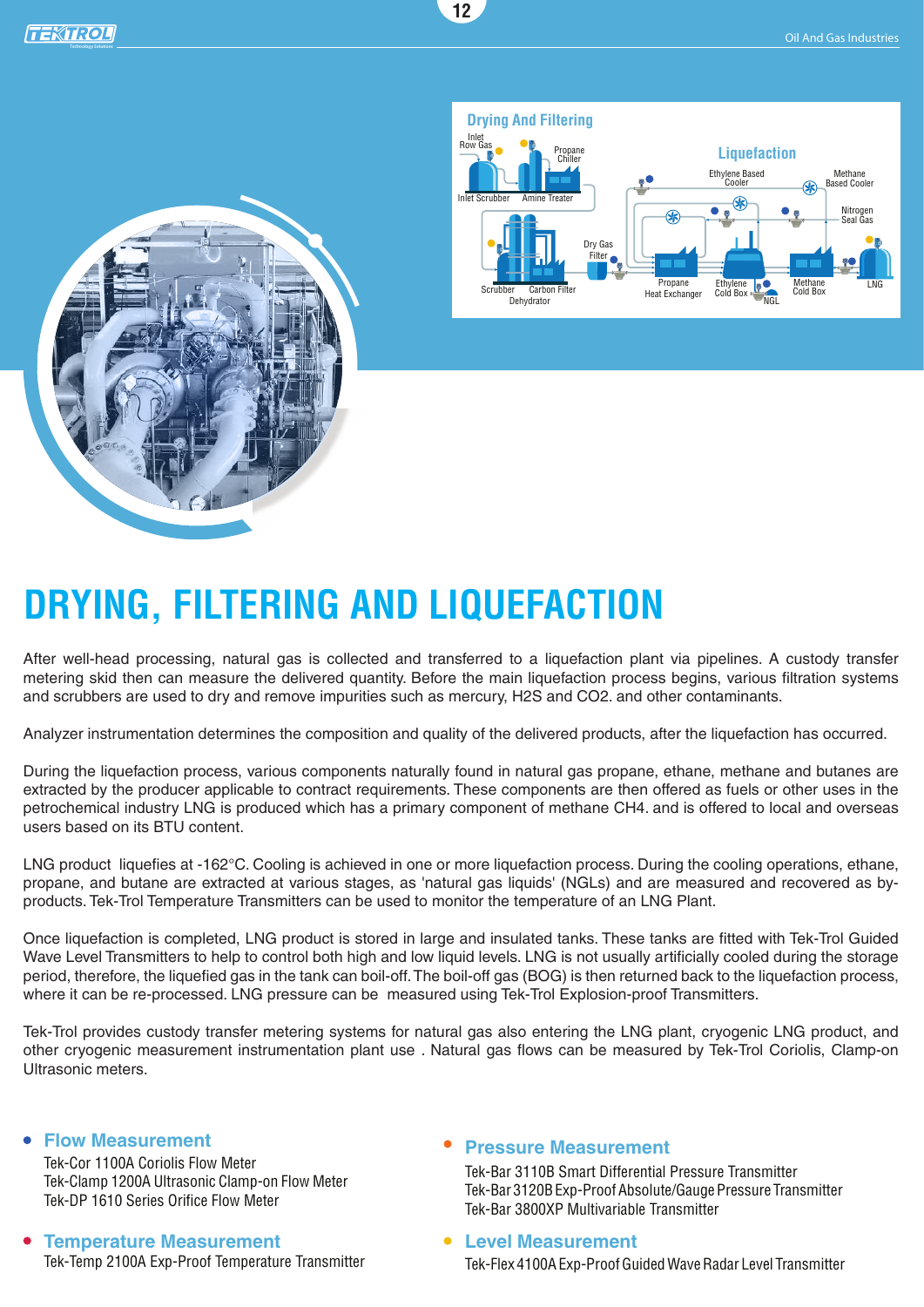**13**

*Technology Solutions*





# **LOADING AND FUELING**

LNG is usually delivered by road tankers or small ships for local distribution to special LNG fuel stations or loading facilities. After that, LNG sold as a fuel for trucks and ships. LNG is a clean product producing emission levels in line with many world-wide environmental policies. LNG bunkering ships are under development, which would refuel the larger ships while they are in port loading or unloading their cargo. Large insulated ships are transporting LNG overseas these vary large ships use LNG boil off to power their engines.

During the loading of tankers, trucks or ships, LNG deliveries are monitored by custody transfer flow measurement installations. These special meter systems take account of LNG boil-off gas returned to the storage tank after being re-liquefied.

Custody transfer flow measurement systems also monitor bulk LNG deliveries and smaller delivered quantities dispensed to vehicles and other users at LNG fuel stations. Tek-Trol Ultrasonic and Coriolis Flow Meters with Field Flow Computers can precisely measure LNG fuel dispensing and truck loading. LNG Tank levels can also be measured using our Guided Wave Radar Transmitter in smaller scale LNG applications.

Tek-Trol highly accurate Pressure and Temperature Transmitters are used to also control pressure and monitor temperatures in LNG fuel station systems.

**Flow Measurement Level Measurement**

Tek-Cor 1100A Coriolis Flow Meter Tek-Clamp 1200A Ultrasonic Clamp-on Flow Meter

- **Temperature Measurement**  Tek-Temp 2100A Exp-Proof Temperature Transmitter
- **Pressure Measurement**

Tek-Bar 3110B Smart Differential Pressure Transmitter Tek-Bar 3120B Exp-Proof Absolute/Gauge Pressure Transmitter

- Tek-Flex 4100A Exp-Proof Guided Wave Radar Level Transmitter
- **Accessories** Tek-Manifold 7500A
- **Indicators/Controllers** Tek-FCA 8000A Field Mount Flow Computer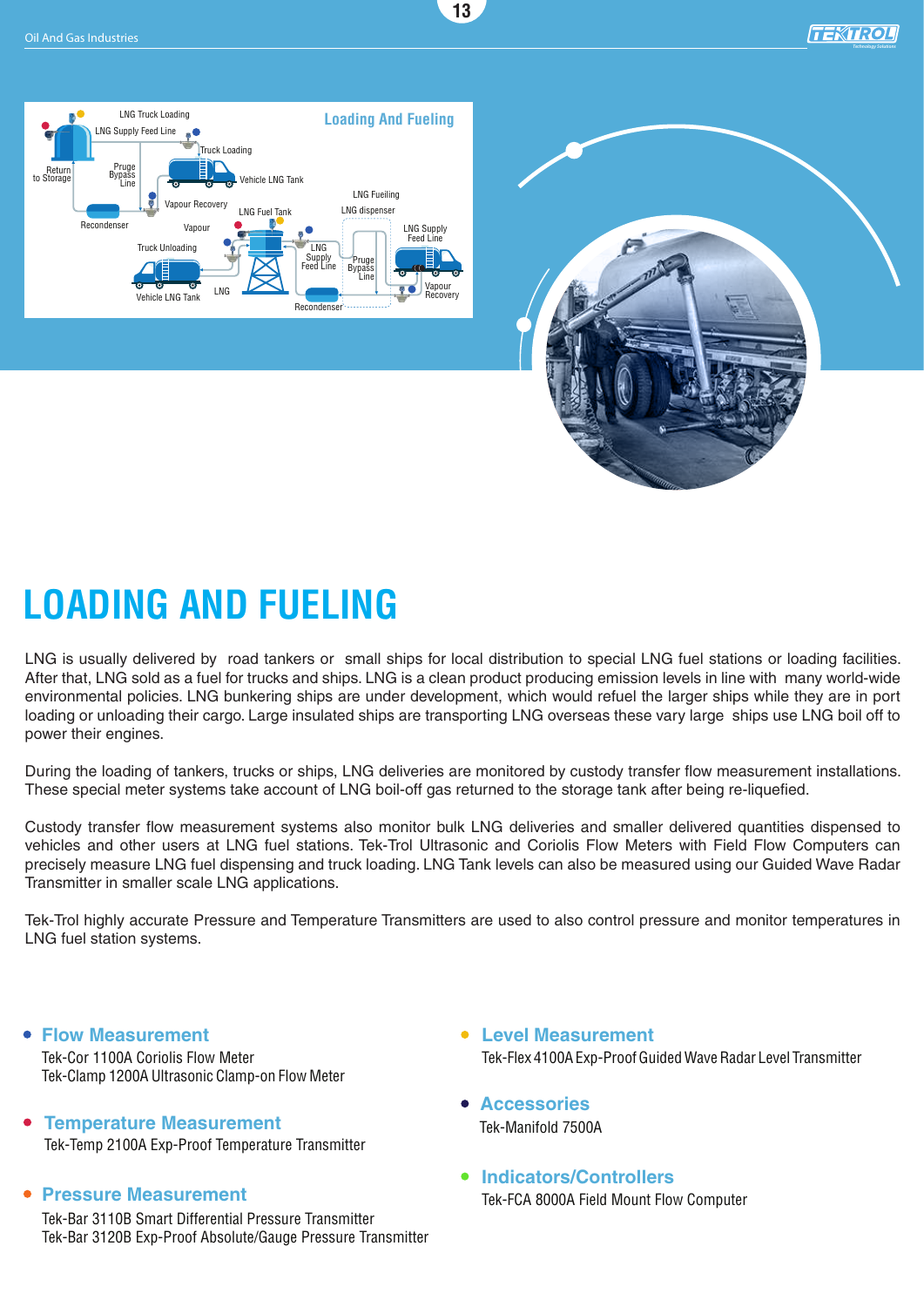# **NATURAL GAS PIPELINE**

The high-volume natural gas is transported to power plants, LNG liquefaction plants, large industrial users, and city gates through high-pressure transmission pipelines. Compressor stations along the pipeline maintain the flow and line pressure at around 60 bar. These stations use gas from the pipe to power the compressor. If the gas is used in a local gas grid, the pressure would be reduced to around 8 bar at the city gate in a pressure regulating station. This gas transported by different suppliers or delivered to separate users through long-distance pipelines. It is necessary to measure flow in long-distance pipelines for large volume gas precisely. Any inaccuracy would represent a significant financial error, which cannot be tolerated.

**14**

Tek-Trol's Ultrasonic and Coriolis Flow Meter are specially designed to meet the high accuracy needed for custody transfer measurements with fully engineered metering skids and analyzer. Besides measurements of flow, pressure, and temperature, a gas chromatograph is often installed at each metering station to confirm the calorific value and compressibility of the gas. Additional equipment may include analyzers for dew point, sulfur. mercury and trace oxygen. Tek-Trol's highly accurate Pressure and Temperature Transmitter are used to control pressure and temperature in LNG fuel station.

#### **Flow Measurement**

Tek-Cor 1100A Coriolis Flow Meter Tek-Clamp 1200A Ultrasonic Clamp-on Flow Meter Tek-DP 1620A Cone Flow Meter Tek-DP 1610 Series Orifice Flow Meter

### **Temperature Measurement**

Tek-Temp 2100A Exp-Proof Temperature Transmitter

### **Pressure Measurement**

Tek-Bar 3110B Smart Differential Pressure Transmitter Tek-Bar 3120B Exp-Proof Absolute/Gauge Pressure Transmitter Tek-Bar 3800XP Multivariable Transmitter

- **Accessories** Tek-Manifold 7500A
- **Solution** TekValSys GC